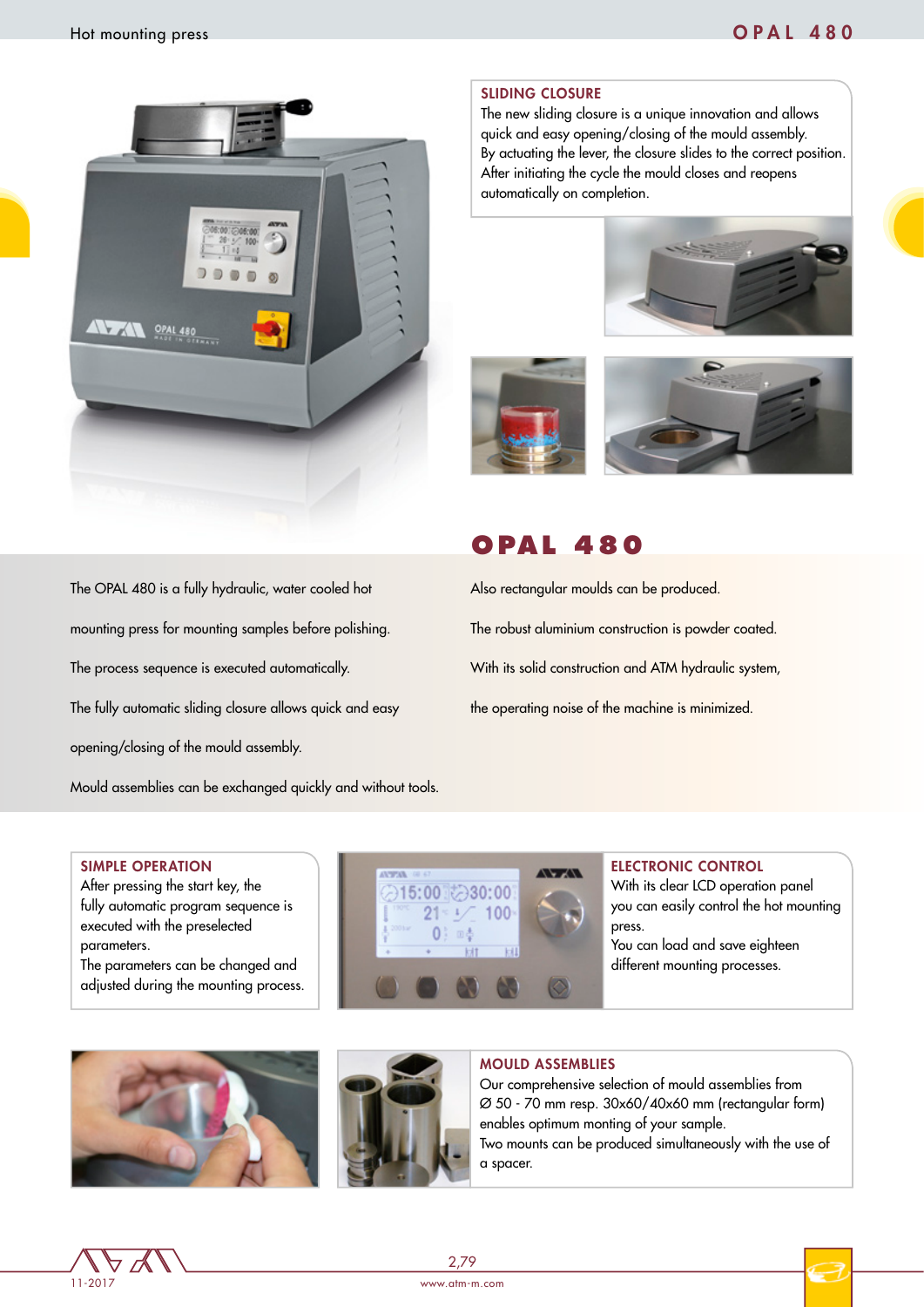#### PRESSURE MODE

Besides the standard operation, you can choose between different pressure methods:

- » pressure increases parallel with the pre-heating phase (ideal for hollow specimens, e.g. rings).
- » pressure increases after the preset temperature is reached to produce mounts as gap free as possible (ideal for complex geometries).

### COOLING

Not only the cooling time, but also the resulting cooling curve can be adjusted infinitely according to the mounting requirements. Thereby, a considerably lower water consumption is achieved for longer cooling times.

### HEATING

OPAL 480

Our high-power heating system gives a very short warm-up time. For delicate samples the machine can adjust the heating curve infinitely.

# BASIC MODULE





#### Order No.: M0790000

» automatic hot mounting press

- » fully hydraulic operation with automatic water cooling (with water saving function)
- » completely new and simple automatic closure system
- » computer controlled with automatic cycle processing
- » four different pressure modes
- » rectangular moulds
- » easy change of mould assemblies
- » aluminium case, powder coated

#### EQUIPMENT

POWER SUPPLY

230 V/50 Hz (1Ph/N/PE) 110 V/60 Hz (1Ph/N/PE)

Equipment 1 and Equipment 2

System cooling unit » integrated in drawe

Order No.: A0790000 Order No.: A0790001

#### **ACCESSORIES**

#### COOLING UNIT

#### Recirculation unit » extern

230 V/50 Hz (1Ph/N/PE) 230 V/50 Hz (1Ph/N/PE)

Order No.: Z0730007 Order No.: A5810171

# 110 V/60 Hz (1Ph/N/PE) 110 V/60 Hz (1Ph/N/PE) Order No.: Z0730008 Order No.: A5810172



11-2017

Cooling 0.81 kW Cooling 0.81 kW Motor 0.6 kW Motor 0.6 kW Flow pressure 2.8 bar Flow pressure 1.8 bar Flow pressure 1.8 bar Flow pressure 1.1 and 1.1 and 1.1 and 1.1 and 1.1 and 1.1 and 1.1 and 1.1 and 1.1 and 1.1 and 1.1 and 1.1 and 1.1 and 1.1 and 1.1 and 1.1 and 1.1 and 1.1 an Tank 6 ltr. Tank 6 Ltr. WxHxD 440x345x565 mm



| ooling       | $0.81$ kW |                    |  |
|--------------|-----------|--------------------|--|
| <b>^otor</b> |           | $0.6$ kW           |  |
| low pressure |           | 2.8 <sub>bar</sub> |  |
| ank          |           | 6 Ltr.             |  |